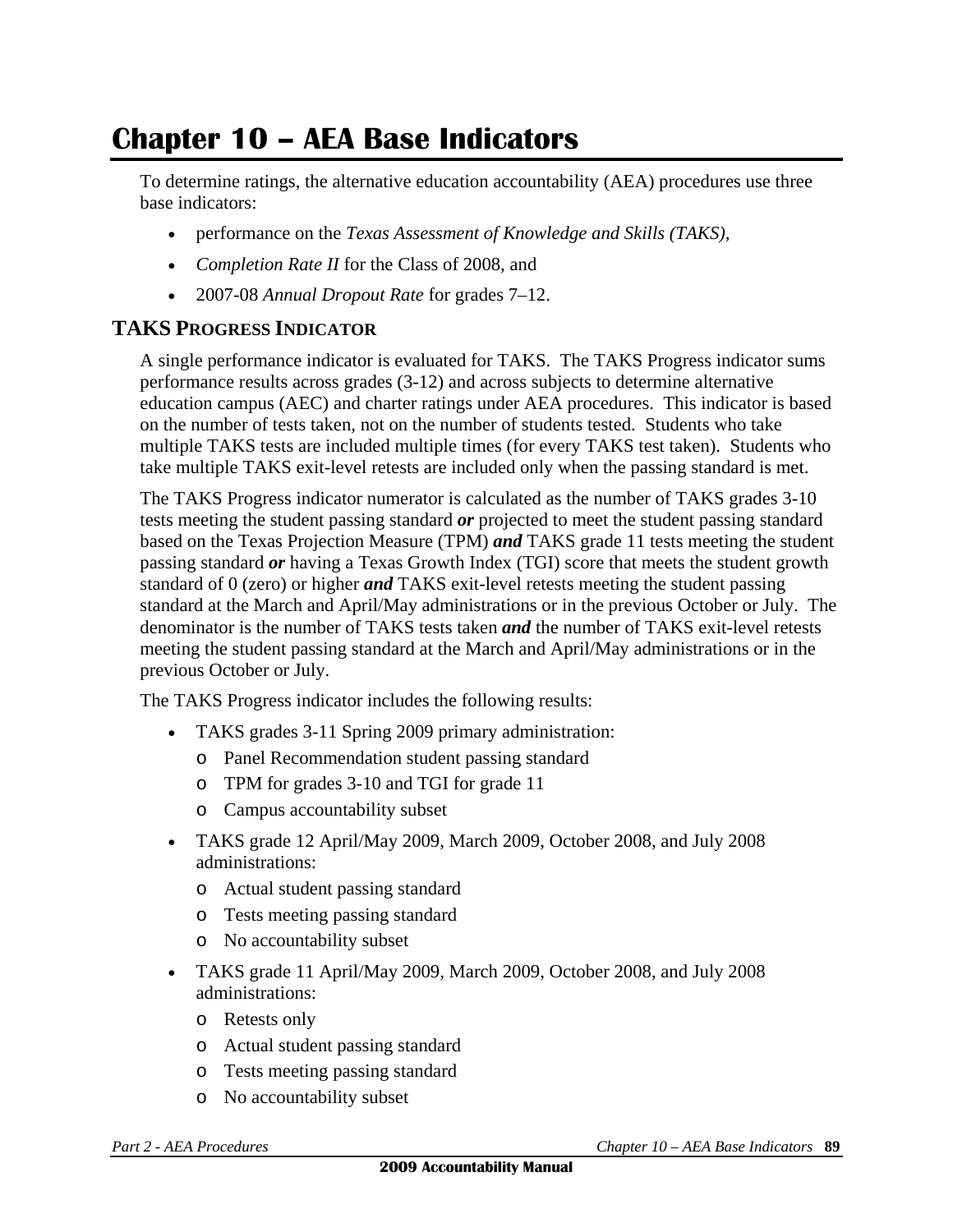#### **Who is evaluated for the TAKS Progress Indicator:**

- AECs that test students on any TAKS subject.
- AECs of Choice and Residential Facilities.
- Use of District At-Risk Data. If the AEC does not meet the accountability standard based on results for fewer than 10 tests, or if there are no TAKS results for the AEC, then the AEC is evaluated on the district performance of at-risk students. See *Chapter 11 – Additional Features of AEA.* If there are results for fewer than 10 at-risk tests in the district, then Special Analysis is conducted. See *Chapter 12 – AEA Ratings.*
- Charters that operate only registered AECs.
- Charters that operate both standard campuses and registered AECs, meet the AEC enrollment criterion, and opt to be evaluated under AEA procedures.

|                                | 2009                                                                                                     | 2010 | 2011 |  |
|--------------------------------|----------------------------------------------------------------------------------------------------------|------|------|--|
| AEA: Academically Acceptable   | 50%                                                                                                      | 50%  | TRD  |  |
| <b>TAKS Progress Indicator</b> | TAKS + TPM (grades 3-10) + TGI (grade 11) + Exit-Level Retests                                           |      |      |  |
| <b>Accountability Subset</b>   | District and Campus Accountability Subset;<br>Accountability Subset does not apply to exit-level retests |      |      |  |

*Table 12: TAKS Progress Indicator* 

#### **Standard:**

- *AEA: Academically Acceptable* At least 50%.
- The TAKS Progress standard will be reviewed annually and is subject to change.
- **Student Groups:** TAKS performance is always evaluated for All Students. The following student groups that meet minimum size requirements are evaluated: African American, Hispanic, White, and Economically Disadvantaged.

#### **Methodology**:

number of TAKS tests that meet the standard *or* meet TPM (grades 3-10) or meet TGI (grade 11) *and*

number of TAKS exit-level retests that meet the standard

number of TAKS tests taken *and*  number of TAKS exit-level retests that meet the standard

#### **Minimum Size Requirements:**

- *All Students.* All Students performance is always evaluated.
- *Student Groups.* Student groups are evaluated if there are:
	- o 30 to 49 tests for the student group and the student group represents at least 10% of All Students tests; *or*
	- o at least 50 tests for the student group even if these tests represent less than 10% of All Students tests.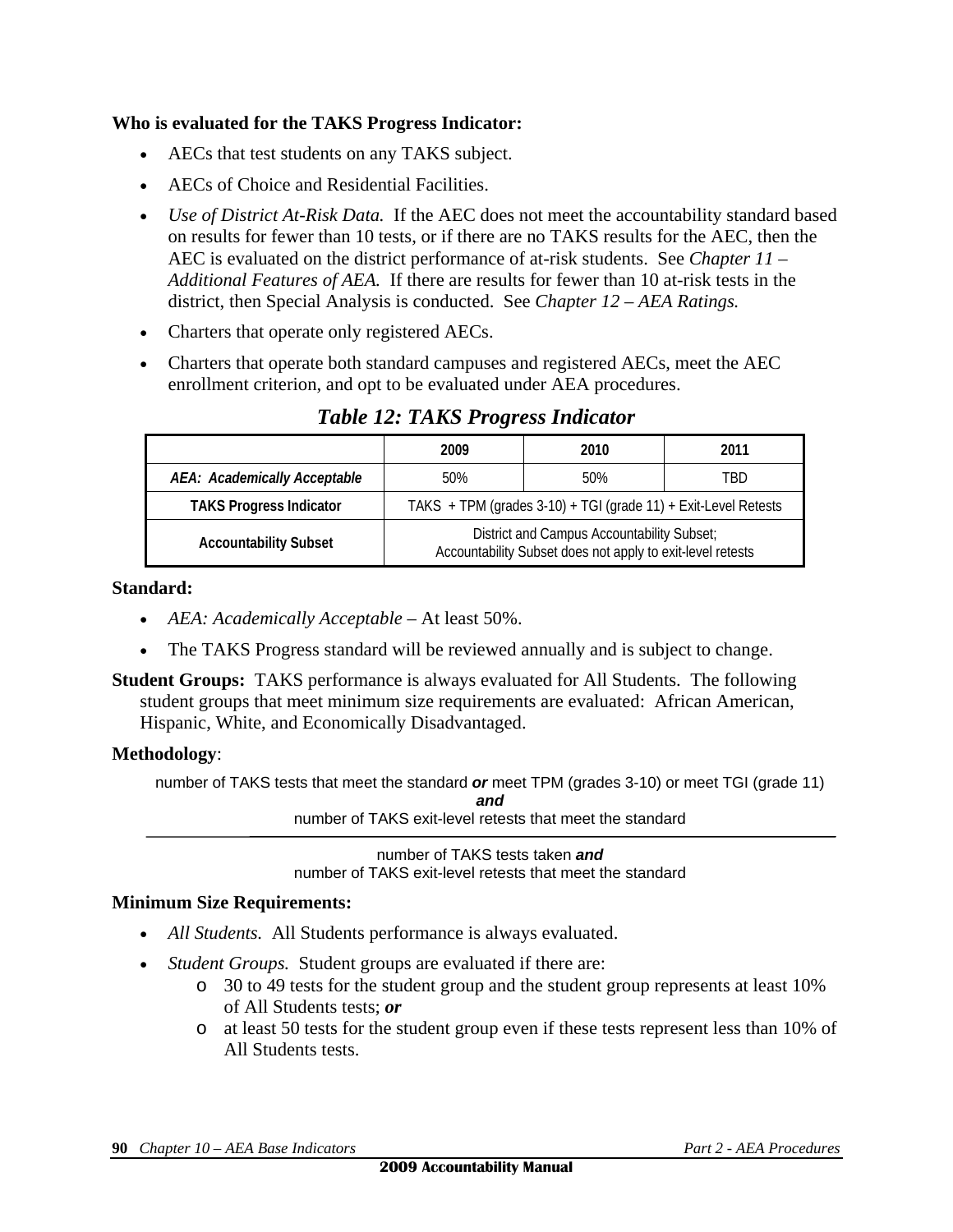## **Accountability Subset:**

- *Campus Accountability Subset*. AECs are accountable for TAKS results for students enrolled on the AEC on the Public Education Information Management System (PEIMS) enrollment snapshot date (the last Friday in October) and on the testing date.
- *District Accountability Subset*. Charters are accountable for TAKS results for students enrolled at the charter on the PEIMS enrollment snapshot date and on the testing date.
- Accountability subset does not apply to TAKS exit-level results.

## **Years of Data:**

- Spring 2009 grades 3-11 TAKS results (primary administration)
- April/May 2009, March 2009, October 2008, and July 2008 grade 11 exit-level retest results
- April/May 2009, March 2009, October 2008, and July 2008 grade 12 exit-level results

## **Data Source:** Pearson Educational Measurement

#### **Other Information:**

- *Grades and Subjects.* The TAKS results for English (grades 3-11) and Spanish (grades 3-6) are summed across grades and subjects and are evaluated for All Students and each student group that meets minimum size requirements. Second administration results of grades 3, 5, and 8 reading and grades 5 and 8 mathematics are included.
- *TAKS (Accommodated).* The TAKS (Accommodated) results below are included in the TAKS Progress indicator beginning in 2008.

English Language Arts (ELA) (grade 11) Mathematics (grade 11) Science (grades 5, 8, 10, and 11; grade 5 Spanish) Social Studies (grades 8, 10, and 11)

- *Testing Window.* Results for students given a make-up test within the testing window are included in the accountability measures.
- *Hurricane Ike*. The performance of students displaced by Hurricane Ike who are tested in Texas school districts in Spring 2009 is not included in the TAKS Progress indicator used for 2009 accountability ratings. For more information, see *Appendix K.*
- *Rounding.* The TAKS Progress indicator percent *Met Standard* calculations are rounded to whole numbers. For example, 49.877% is rounded to 50%; 79.4999% is rounded to 79%; and 89.5% is rounded to 90%.
- *TPM*. The TPM was developed for accountability purposes to measure annual student improvement. TPM is a multi-level regression-based model that predicts student performance by subject in the next high-stakes grade (5, 8, and 11). A student projected to be at or above proficiency in the next high stakes grade is determined to have met the improvement standard.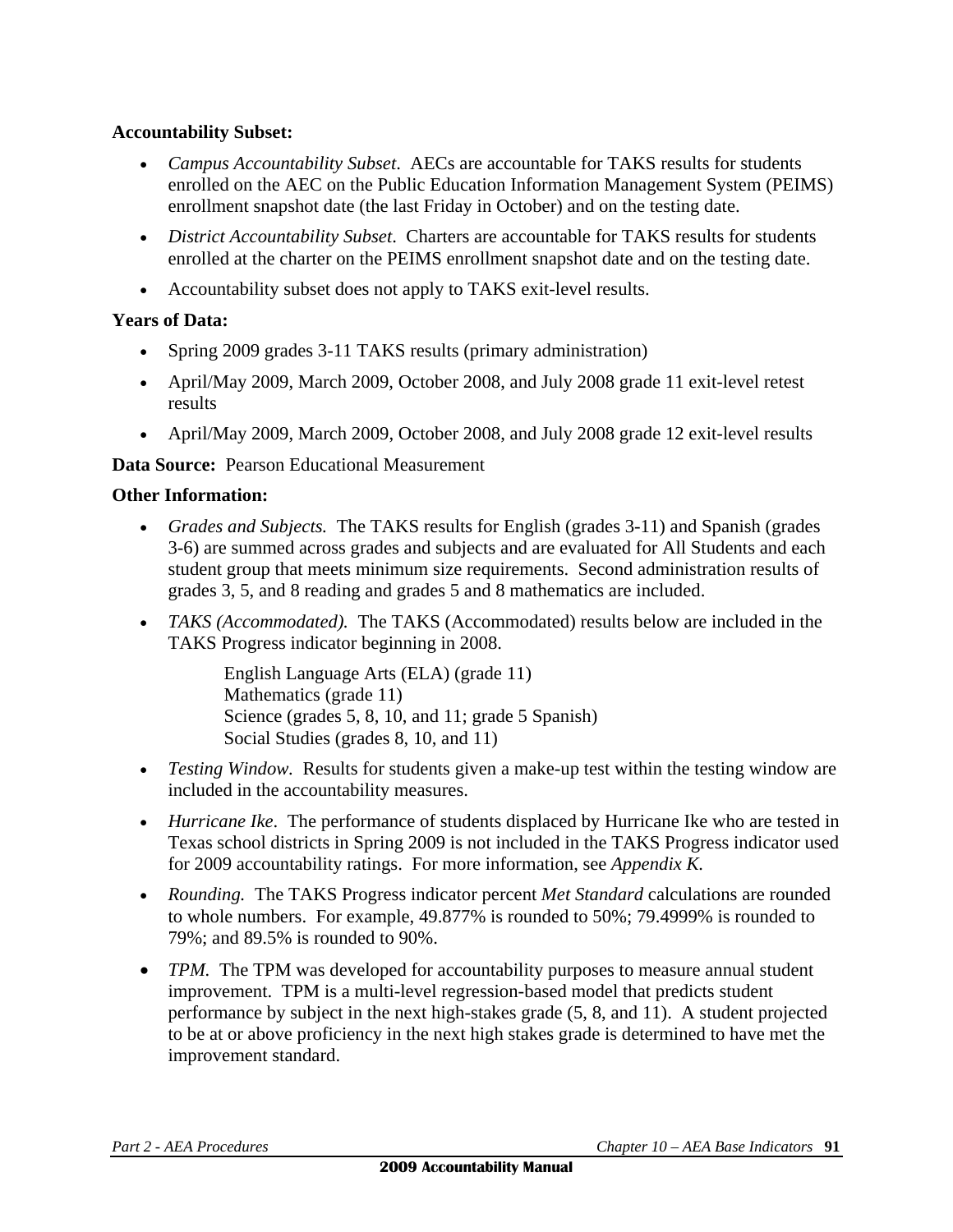Beginning in 2009, TAKS grades 3-10 tests meeting the student passing standard or projected to meet the student passing standard based on TPM are included in the numerator of the TAKS Progress indicator.

Detailed TPM information can be found in *Appendix E – Texas Growth Index and Texas Projection Measure.*

• *TGI.* The TGI was developed for accountability purposes to evaluate individual student growth from one year to the next on the TAKS. The TGI compares how students taking a TAKS subject test in one year perform on the same TAKS subject test in the next higher grade the following year. An individual TGI score indicates the amount of growth for each student in relation to the average growth of all students who performed at the same level in the base year. The TGI score of zero (0) indicates that the year-to-year change in scale score is equal to the average change. The TGI measures growth for a student who passes as well as a student who does not pass the TAKS. The TGI calculation is limited to students who have TAKS test results in the same subject for two consecutive years, in consecutive grades.

Since TPM results are not available at grade 11, TAKS grade 11 tests having a TGI score of zero (0) or higher will continue to be included in the numerator of the TAKS Progress indicator.

Detailed TGI information can be found in *Appendix E – Texas Growth Index and Texas Projection Measure.*

# **COMPLETION RATE II (GRADES 9-12) INDICATOR**

This longitudinal rate shows the percent of students who first attended grade 9 in the 2004-05 school year who graduated, received a General Educational Development (GED) certificate, or who are continuing their education four years later. Known as the 2004-05 cohort, these students' progress was tracked over the four years using data provided to TEA by districts and charters and data available in the statewide GED database.

Completion Rate II includes graduates, continuing students (students who return to school for a fifth year), and GED recipients in the definition of Completion Rate II for AECs of Choice and charters evaluated under AEA procedures.

Beginning with 2007 accountability, the definition of a dropout changed to comply with the National Center for Education Statistics (NCES) definition. The transition to the NCES dropout definition also impacts the Completion Rate II indicator. Beginning with 2007 accountability, the dropout component of the Completion Rate denominator changes. In 2007, only one of the four years in the cohort is affected. In 2008, two years of the cohort are affected, and so on, until 2010 when the Completion Rate denominator uses the NCES dropout definition for all four years of the cohort. See *Appendix I* for detailed information on the NCES dropout definition.

## **Who is evaluated for Completion Rate II:**

- $\blacktriangleright$  AECs of Choice that have served students in grades 9, 10, 11, and 12 for the last five years.
- Residential Facilities are not evaluated on Completion Rate II.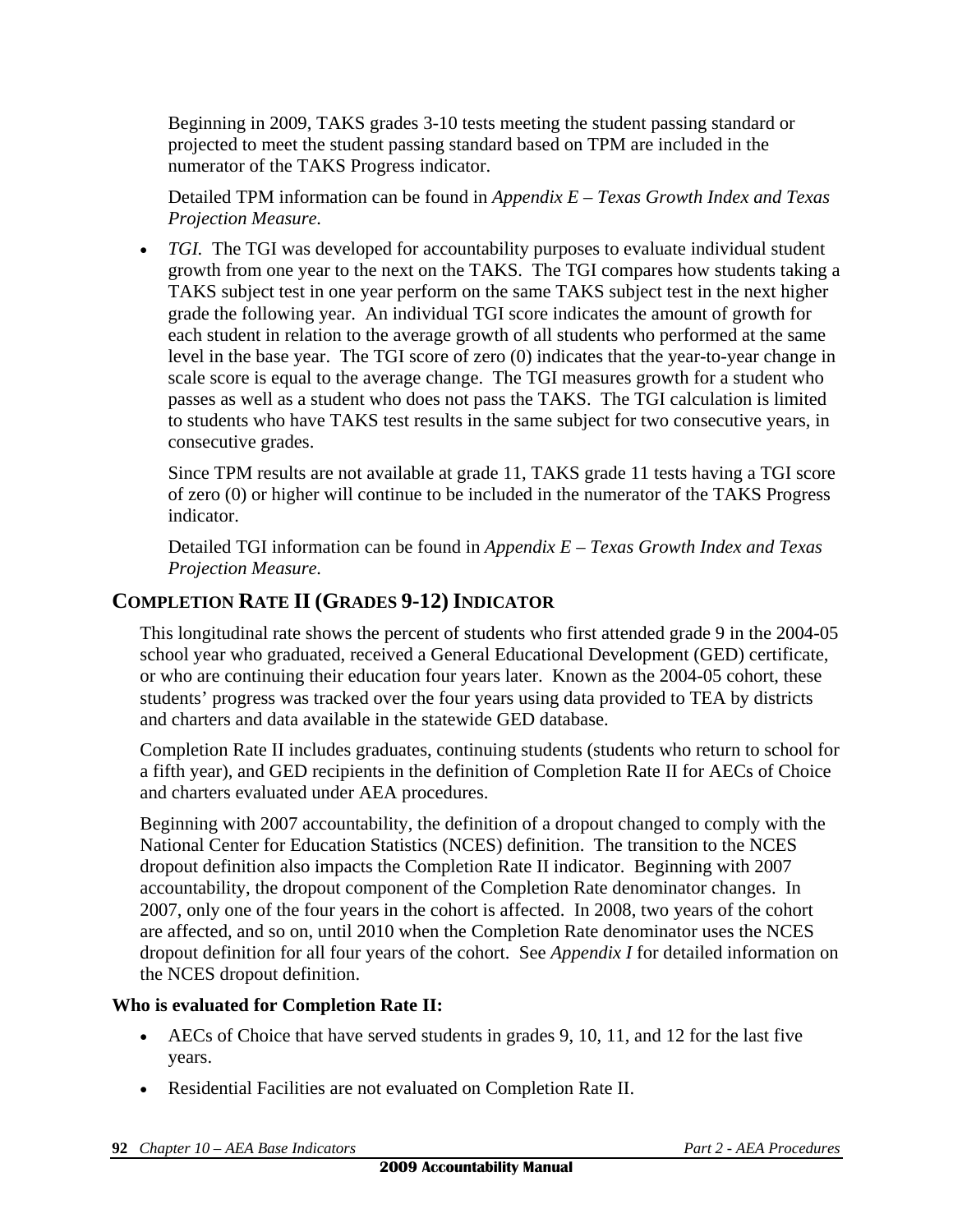- If the AEC of Choice does not serve students in any of grades 9-12 in the 2008-09 school year, then the AEC of Choice is not evaluated on Completion Rate II.
- *Use of District At-Risk Rate.* If the AEC of Choice does not meet the accountability standard, does not meet minimum size requirements for All Students, or if the AEC of Choice has students in any of grades 9-12 but does not have a Completion Rate II, then the AEC of Choice is evaluated on Completion Rate II (including GED recipients) of atrisk students in the district. If at-risk students in the district do not meet minimum size requirements for All Students, then the AEC of Choice is not evaluated on Completion Rate II. See *Chapter 11 – Additional Features of AEA*.
- Charters that operate only registered AECs.
- Charters that operate both standard campuses and registered AECs, meet the AEC enrollment criterion, and opt to be evaluated under AEA procedures.

|                              | 2009<br>Class of 2008;<br>9th grade 04-05                          | 2010<br>Class of 2009;<br>9th grade 05-06 | 2011<br>Class of 2010;<br>9th grade 06-07 |
|------------------------------|--------------------------------------------------------------------|-------------------------------------------|-------------------------------------------|
| AEA: Academically Acceptable | $60.0\%$                                                           | $60.0\%$                                  | TBD                                       |
| <b>Completion Rate II</b>    | Graduates + Continuing Students + GED Recipients                   |                                           |                                           |
| <b>Dropout Definition</b>    | Phase in NCES<br>definition                                        | NCES definition                           |                                           |
| <b>Accountability Subset</b> | School Leaver data are attributed to the last campus of attendance |                                           |                                           |

# *Table 13: Completion Rate II (Grades 9-12) Indicator*

#### **Standard:**

- *AEA: Academically Acceptable* At least 60.0% Completion Rate II.
- The Completion Rate II standard will be reviewed annually and is subject to change.
- **Student Groups:** Completion Rate II is evaluated for All Students. Student groups are not evaluated separately.

#### **Methodology:**

number of completers (graduates + continuing students + GED recipients)

number of students in class

#### **Minimum Size Requirements:**

- *All Students.* These results are evaluated if there are:
	- o at least 10 dropouts (non-completers), *and*
	- o at least 10 students in the AEC of Choice or charter Completion Rate II class.
- Special Analysis is not conducted on Completion Rate II.

**Accountability Subset:** Completion data are attributed to the student's last campus of attendance.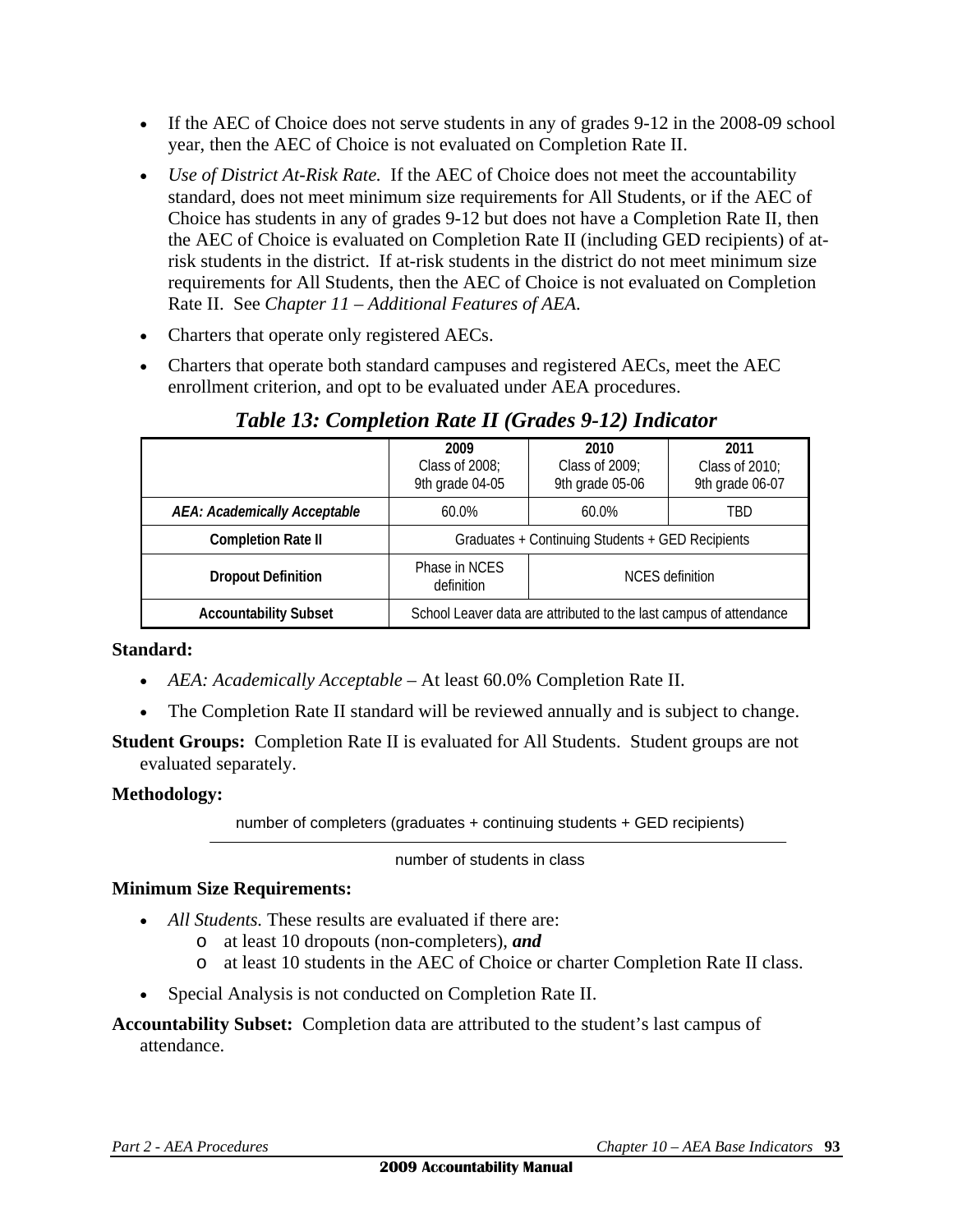#### **Years of Data:**

- Graduating Class of 2008 (results are based on the original 2004-05 cohort, whether the students remain on grade level or not)
- Continued enrollment in 2008-09
- GED records as of August 31, 2008

#### **Data Sources:**

- PEIMS Submission 1 enrollment data for 2004-05 through 2008-09
- PEIMS Submission 1 leaver data for 2005-06 through 2008-09
- PEIMS Submission 3 attendance data for 2004-05 through 2007-08
- GED records as of August 31, 2008

#### **Other Information:**

- *Transfers*. Any student who transfers into the cohort is added to it, and any student who transfers out of the cohort is subtracted from it.
- *Rounding*. All calculations are expressed as a percent, rounded to one decimal point. For example, 74.875% is rounded to 74.9%.
- *Students with Disabilities*. The completion status of students with disabilities is included in this measure.

#### **ANNUAL DROPOUT RATE (GRADES 7-12) INDICATOR**

The Annual Dropout Rate indicator is grade 7-12 dropouts as a percent of total students enrolled at the AEC or charter in grades 7-12 in a single school year.

Beginning with 2007 accountability, the more rigorous NCES dropout definition is used. See *Appendix I* for detailed information on the NCES dropout definition.

#### **Who is evaluated for Annual Dropout Rate:**

- AECs of Choice and Residential Facilities that serve students in any of grades 7-12.
- *Use of District At-Risk Rate.* If the AEC does not meet the accountability standard or demonstrate Required Improvement, then the AEC is evaluated on the Annual Dropout Rate of at-risk students in the district. See *Chapter 11 – Additional Features of AEA.*
- Charters that operate only registered AECs.
- Charters that operate both standard campuses and registered AECs, meet the AEC enrollment criterion, and opt to be evaluated under AEA procedures.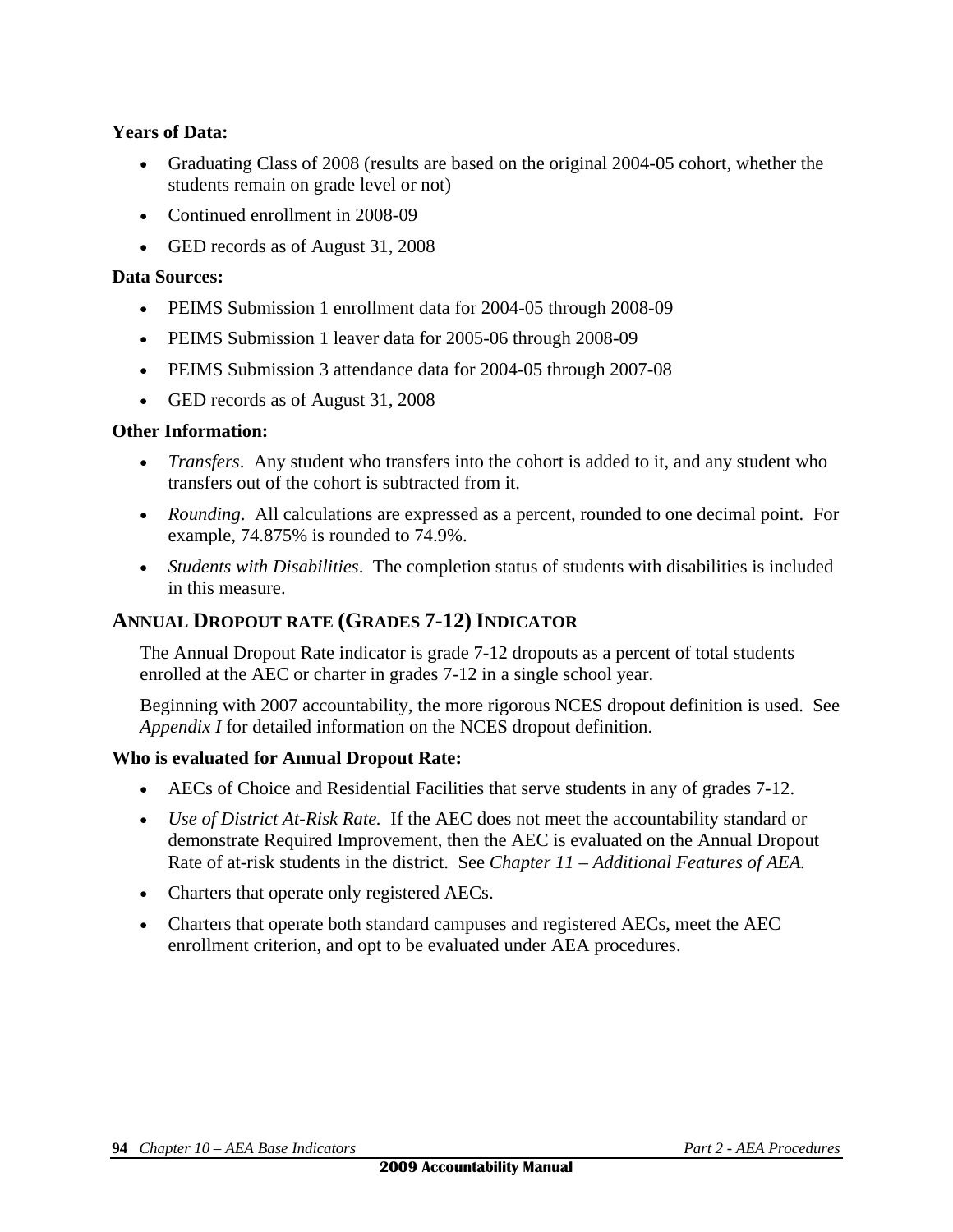|                              | 2009<br>from 2007-08                                               | 2010<br>from 2008-09 | 2011<br>from 2009-10 |
|------------------------------|--------------------------------------------------------------------|----------------------|----------------------|
| AEA: Academically Acceptable | 20.0%                                                              | 20.0%                | TRD                  |
| <b>Dropout Definition</b>    | NCES definition                                                    |                      |                      |
| <b>Accountability Subset</b> | School Leaver data are attributed to the last campus of attendance |                      |                      |

# *Table 14: Annual Dropout Rate (Grades 7-12) Indicator*

## **Standard:**

- *AEA: Academically Acceptable* An Annual Dropout Rate of 20.0% or less.
- The Annual Dropout Rate standard will be reviewed annually and is subject to change.

**Student Groups:** Annual Dropout Rate is evaluated for All Students. Student groups are not evaluated separately.

#### **Methodology:**

number of grade 7-12 students designated as 'official' dropouts

number of grade 7-12 students in attendance at any time during the school year

#### **Minimum Size Requirements:**

- *All Students*. These results are evaluated if there are:
	- o at least 10 dropouts, *and*
	- o at least 10 students in grades 7-12.
- Special Analysis is not conducted on Annual Dropout Rate.
- If the AEC or charter does not meet the minimum size requirements for All Students, then the AEC or charter is not evaluated on Annual Dropout Rate.

**Accountability Subset:** Dropout data are attributed to the student's last campus of attendance.

#### **Year of Data:** 2007-08

#### **Data Sources:**

- PEIMS Submission 1 enrollment data for 2007-08 and 2008-09
- PEIMS Submission 1 leaver data for 2008-09
- **PEIMS Submission 3 attendance data for 2007-08**

#### **Other Information:**

- *School Leaver Provision (SLP) for 2009.* In April 2008, the Commissioner of Education announced that the 2009 SLP would apply only to the Annual Dropout Rate indicator evaluated under AEA procedures. However, revising the Annual Dropout Rate standard to 20.0% eliminates the need to use the SLP in 2009 and beyond.
- *Cumulative Attendance.* A cumulative count of students is used in the denominator. This method for calculating the dropout rate neutralizes the effects of mobility by including in the denominator every student reported in attendance at the AEC or charter throughout the school year, regardless of length of stay.